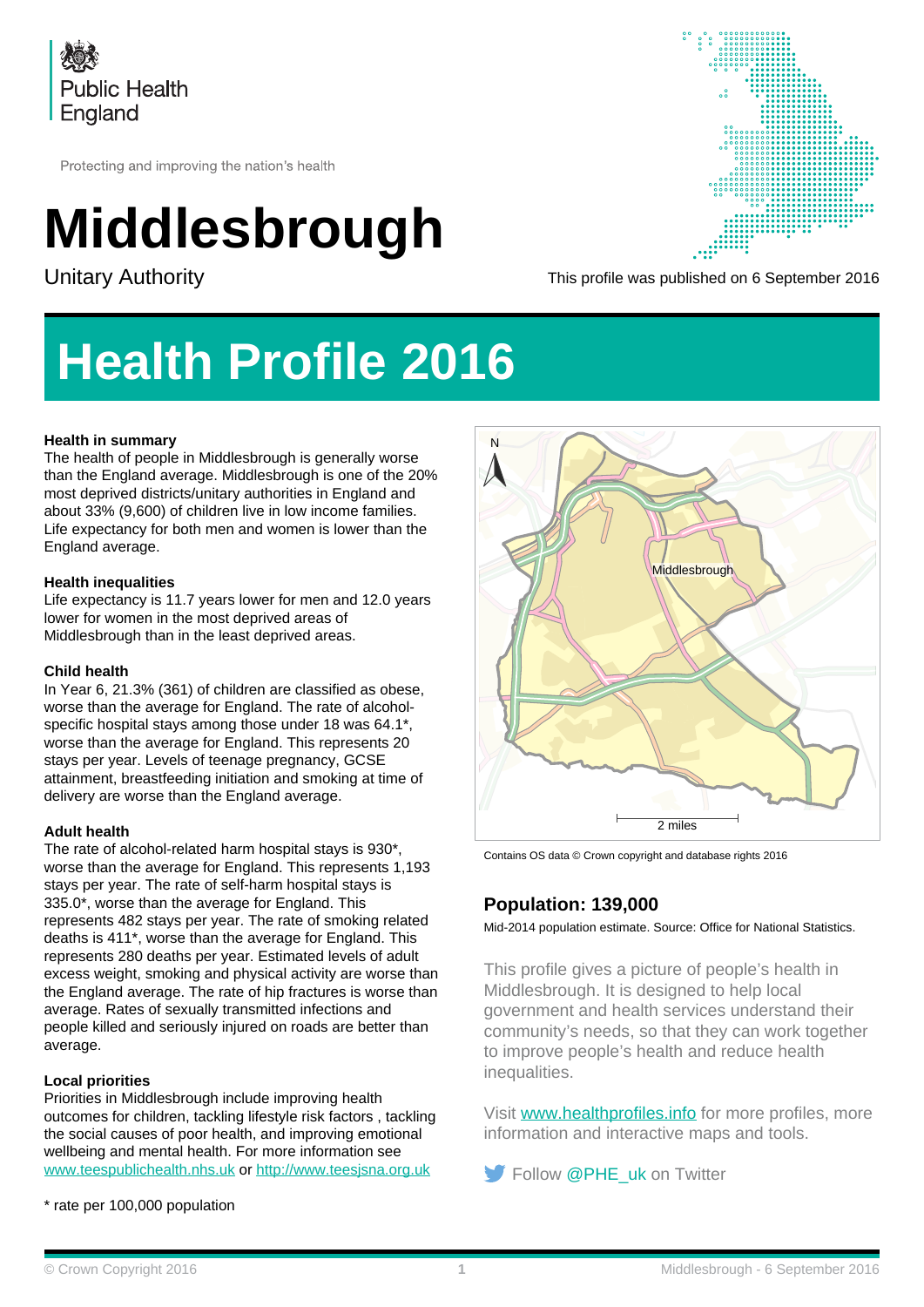### Deprivation: a national view

The map shows differences in deprivation in this area based on national comparisons, using quintiles (fifths) of the Index of Multiple Deprivation 2015 (IMD2015), shown by lower super output area. The darkest coloured areas are some of the most deprived neighbourhoods in England.

This chart shows the percentage of the population who live in areas at each level of deprivation.



### Life expectancy: inequalities in this local authority

The charts below show life expectancy for men and women in this local authority for 2012-2014. Each chart is divided into deciles (tenths) by deprivation (IMD2010), from the most deprived decile on the left of the chart to the least deprived decile on the right. The steepness of the slope represents the inequality in life expectancy that is related to deprivation in





Life expectancy gap for women: 12.0 years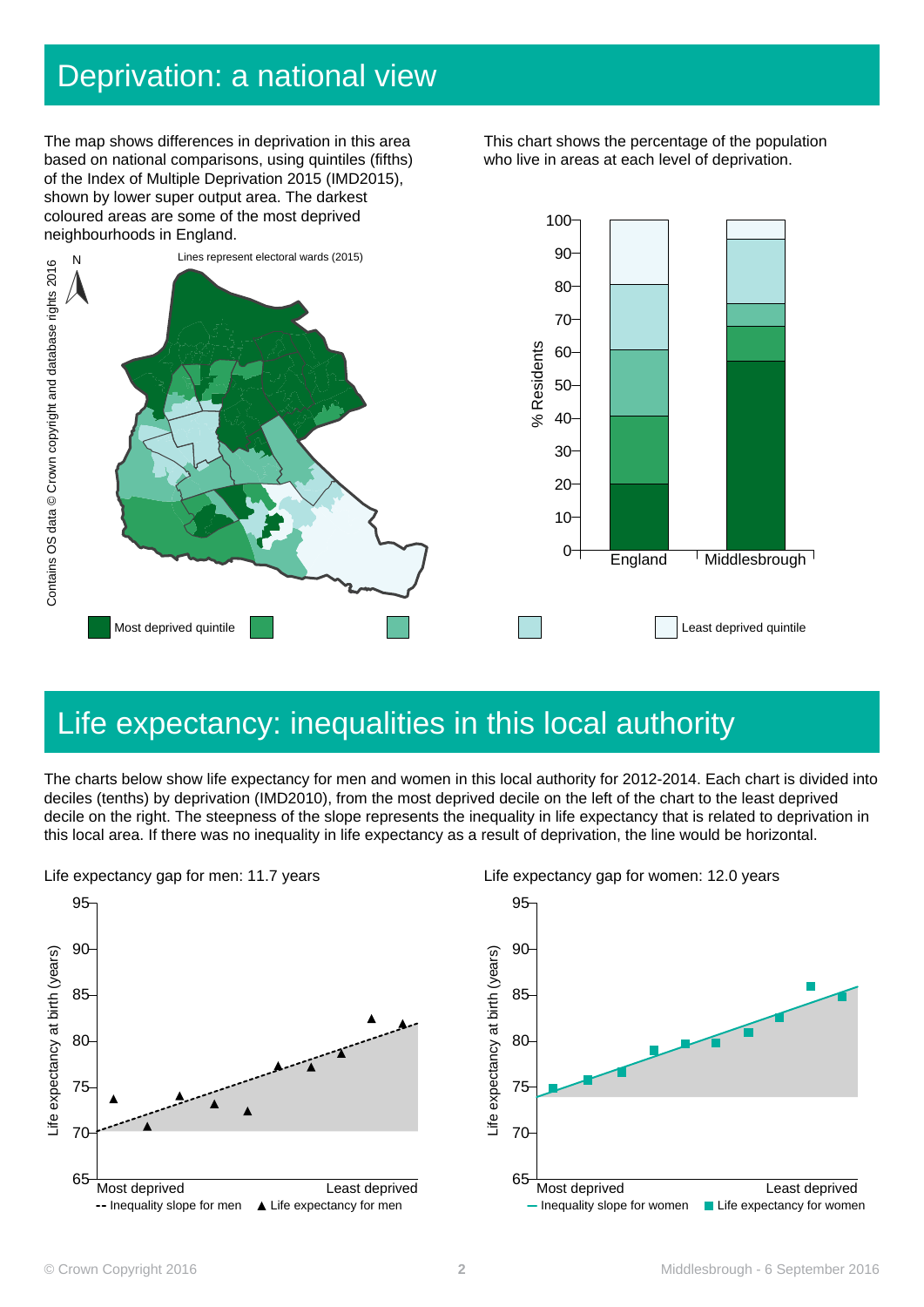## Health inequalities: changes over time

These charts provide a comparison of the changes in early death rates (in people under 75) between this area and all of England. Early deaths from all causes also show the differences between the most and least deprived quintile (IMD2010) in this area. (Data points are the midpoints of 3 year averages of annual rates, for example 2005 represents the period 2004 to 2006).



### Health inequalities: ethnicity





This chart shows the percentage of hospital admissions for each ethnic group that were emergencies, rather than planned. A higher percentage of emergency admissions may be caused by higher levels of urgent need for hospital services or lower use of services in the community. Comparing percentages for each ethnic group may help identify inequalities.

- Middlesbrough
- 95% confidence interval
- England average (all ethnic groups)

Figures based on small numbers of admissions have been suppressed to avoid any potential disclosure of information about individuals.

| 19,462 | .100<br>$\rightarrow$ | 164  | ,229 | 147  | 24   | 437  | 361  | Local number of emergency admissions |
|--------|-----------------------|------|------|------|------|------|------|--------------------------------------|
| 42.3   | 43.4                  | 31.8 | 45.2 | 40.2 | 29.9 | 46.1 | 18.2 | Local value %                        |
| 39.4   | 39.9                  | 38.8 | 44.0 | 43.1 | 35.9 | 44.9 | 30.9 | England value %                      |